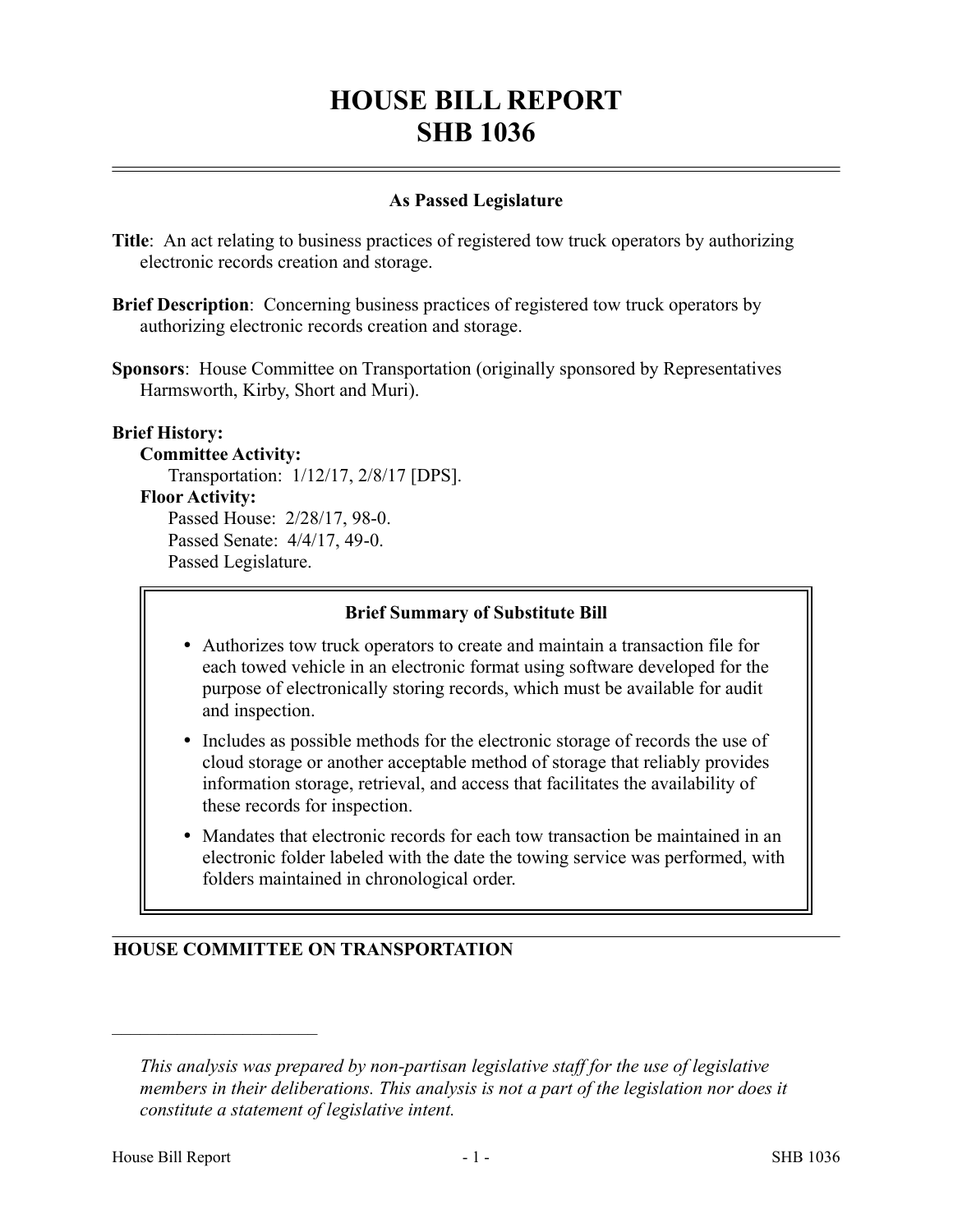**Majority Report**: The substitute bill be substituted therefor and the substitute bill do pass. Signed by 24 members: Representatives Clibborn, Chair; Farrell, Vice Chair; Fey, Vice Chair; Wylie, Vice Chair; Orcutt, Ranking Minority Member; Hargrove, Assistant Ranking Minority Member; Harmsworth, Assistant Ranking Minority Member; Chapman, Gregerson, Hayes, Irwin, Lovick, McBride, Morris, Ortiz-Self, Pellicciotti, Pike, Riccelli, Rodne, Shea, Stambaugh, Tarleton, Van Werven and Young.

**Staff**: Jennifer Harris (786-7143).

## **Background**:

Registered tow truck operators are required to keep a transaction file on each vehicle that has been towed for a minimum of three years. The transaction file must include the following, which must be part of the file at the time the vehicle is redeemed or becomes abandoned and is sold at public auction: (1) a signed impoundment authorization; (2) a record of the 24-hour written impound notice to a law enforcement agency; (3) a copy of the impound notification to registered and legal owners, sent within 24 hours of impoundment (which must provide the owners with the address of the impounding firm, a 24-hour telephone number, and the name of the person or agency under whose authority the vehicle was impounded); and (4) an itemized invoice of charges against the vehicle.

For abandoned vehicles sold at public auction, the following information must also be included in the transaction file: (1) a copy of the abandoned vehicle report that was sent to and returned by the Department of Licensing (DOL); (2) a copy of the published notice of public auction; (3) a copy of the affidavit of sale showing the sales date, purchaser, amount of the lien, and the sale price; (4) a record of the two highest bid offers, with the names, addresses, and telephone numbers of the two bidders; and (5) a copy of the notice of opportunity for hearing given to those who redeem vehicles.

Records kept by tow truck operators, including transaction files, must be available for audit or inspection during normal business hours by the DOL, the Washington State Patrol, or any other law enforcement agency that has jurisdiction to perform audits and inspections.

# **Summary of Substitute Bill**:

The transaction file that registered tow truck operators are required to keep for each vehicle that has been towed may be created and stored electronically using software developed for the business purpose of electronically storing records. These electronic records must be available for audit or inspection to the same extent that other records are available for audit and inspection.

Possible methods for the electronic storage of records include the use of cloud storage or another acceptable method of storage that reliably provides information storage, retrieval, and access that facilitates the availability of these records for inspection. Electronic records for each tow transaction must be maintained in an electronic folder labeled with the date the towing service was performed, with folders maintained in chronological order.

# **Appropriation**: None.